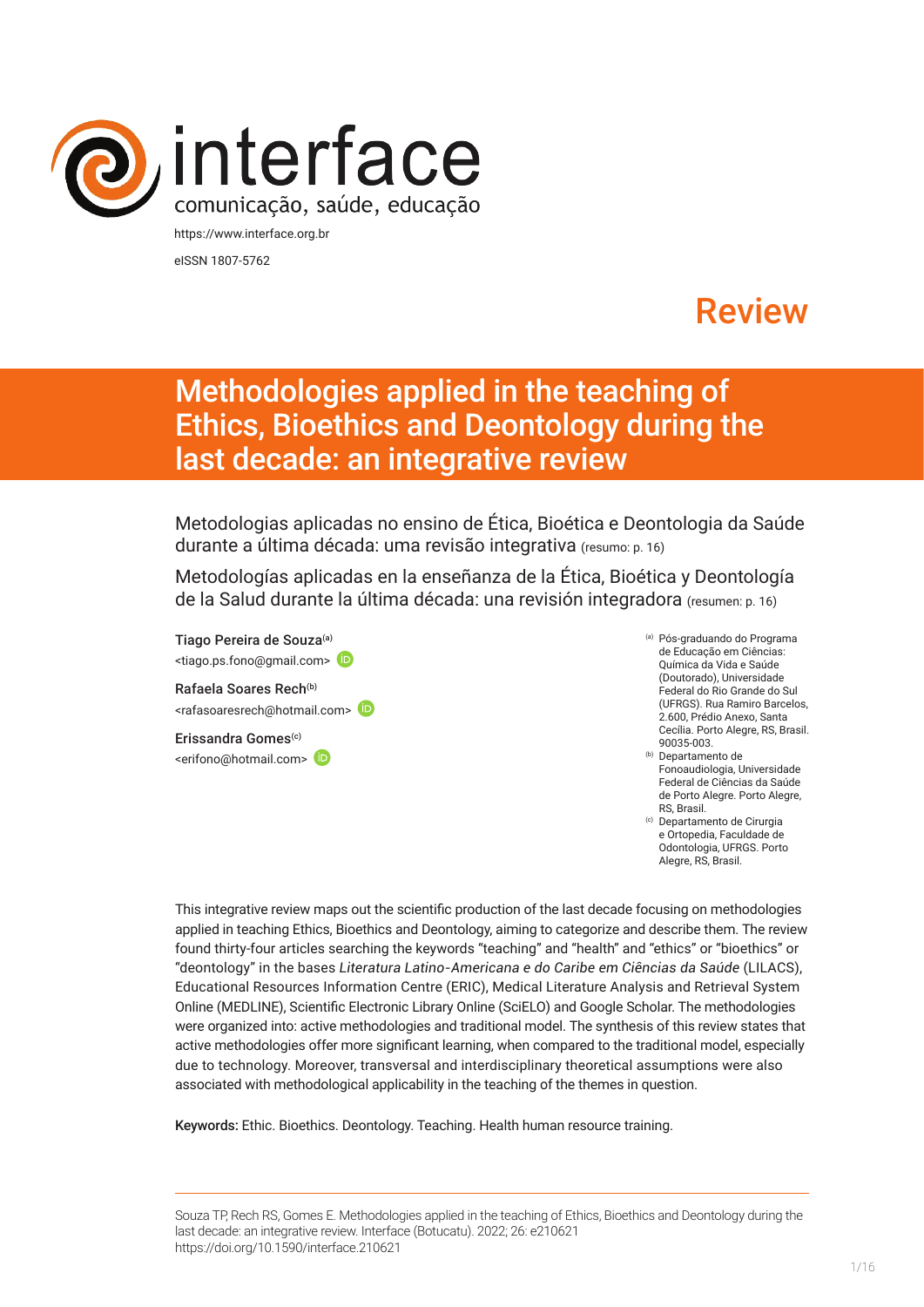### **Introduction**

<u>ල</u>

The multiplicity of methodologies in the teaching of Ethics, Bioethics and Deontology are growingly attracting attention in the scope of scientific productions in parallel to the intellectual production of the learning contents<sup>1</sup>. Currently, in a much more comprehensive way, it is possible to understand that the method used in the teachinglearning process has similar relevance as the object of study and has a decisive power in transformative learning, in other words, teachers who recognize the dialogical perspective of teaching have a more advanced view of the teaching-learning process<sup>2</sup>.

In view of the various ethical problems and the growing use of technology in the Health Sciences area, there is an urgent need for training that is not only centered on isolated disciplines with no communication between them, as they are insufficient to deal with the problems that health professionals face on a daily basis<sup>3,4</sup>. Moreover, the vertical transmission of knowledge (teacher to student), the overvaluation of technical training and the theoretical baggage dissociated from the social context of action configure a traditional teaching model still present in Health training<sup>1,3</sup>.

From these situations, it is recognized the need to propose discussions about new practices and pedagogical models that stimulate the reconstruction of the social role of Higher Education Institutions (HEIs), as shapers of ethical, critical and reflective professionals, in order to act under the logic of quality care in health work, adopting such innovations, also called active methodologies<sup>1,5,6</sup>. In this way, the student is the protagonist of his learning, called upon to participate by discussing problems, leaving a passive position, merely receiving information and developing his individual competencies<sup>7-9</sup>.

These teaching-learning methodologies, although they share the same assumption of joint participation between teacher and student, are not always uniform from the theoretical and methodological point of view, so that one can observe several models and strategies of constitution in the different educational levels<sup>1</sup>.

Thus, this study aims to understand the use of teaching-learning methodologies for ethics, bioethics, and deontology in the context of higher education in the health professions in the last decade.

# **Methodology**

This is an integrative literature review, a methodology capable of summarizing results in a comprehensive and ordered manner, with the possibility of including studies with diversified methodologies simultaneously, providing a synthesis of the production of knowledge on the subject in its entirety<sup>10-12</sup>.

The guiding question "What methodologies have been used in teaching Ethics, Bioethics and Deontology in the last decade in health care?" used the PECO strategy (acronym for: population, exposure, control and endpoint/outcome)13,14.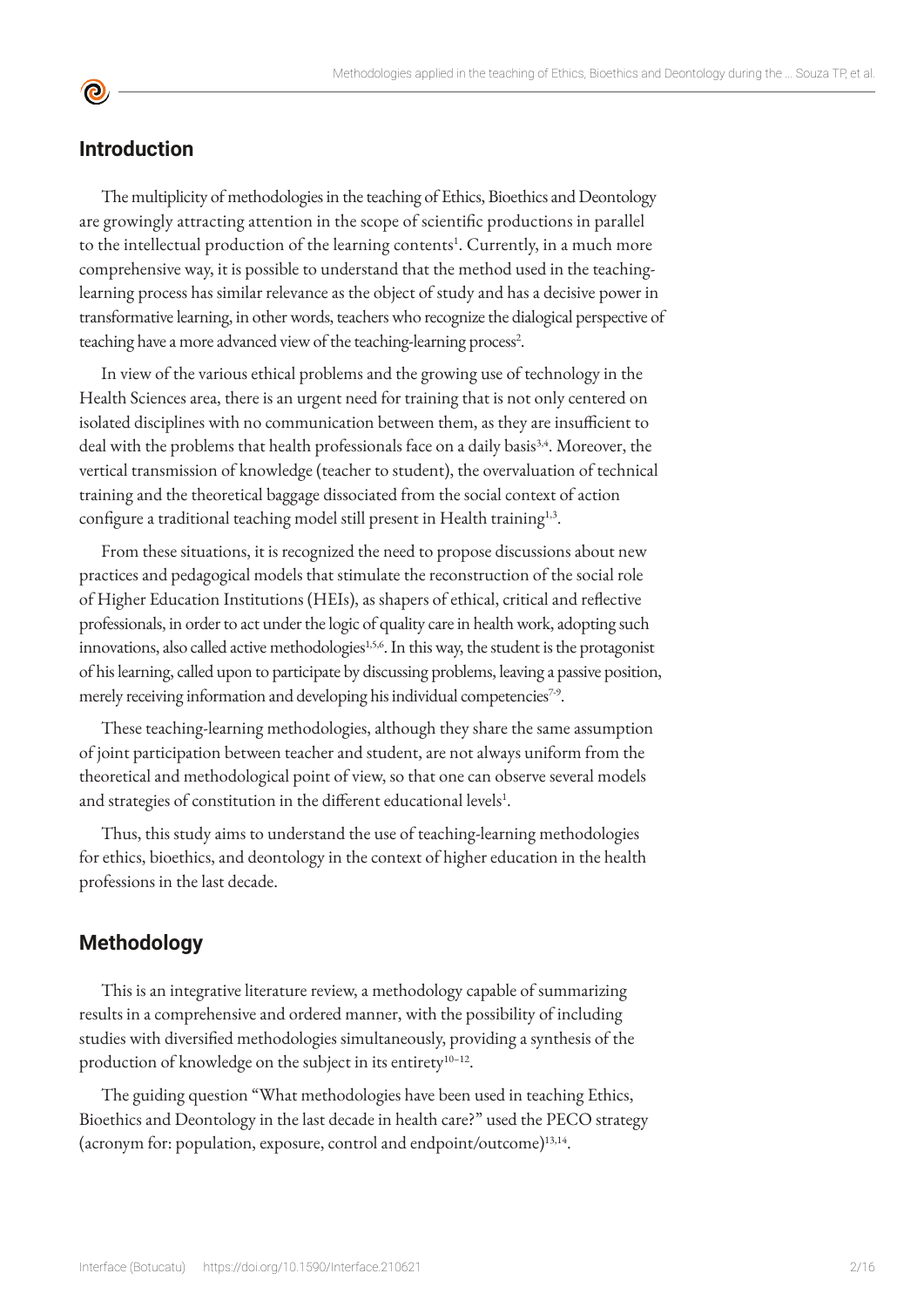In the search phase the descriptors "teaching" and "health" and "ethics" or "bioethics" or "deontology" were applied, in the search in titles, abstracts and subjects, as presented in Chart 1. Data were collected using five informational resources: electronic health database (Latin American and Caribbean Literature on Health Sciences - LILACS), electronic database in the area of Education (*Educational Resources Information Centre* – ERIC), portal PubMed (*Medical Literature Analysis and Retrieval System Online* – MEDLINE), digital library (*Scientific Electronic Library Online* – SciELO) and Google Scholar. Inclusion criteria were: original article, full text, published between 2010 and August 2020, and no language restrictions.

| <b>Base</b>       | <b>Descriptors</b>                                                                                                                                                                                                                                                    |
|-------------------|-----------------------------------------------------------------------------------------------------------------------------------------------------------------------------------------------------------------------------------------------------------------------|
| Lilacs            | tw:((tw:(teaching)) AND (tw:(ethics OR bioethics OR deontology)) AND (tw:(health))) AND (fulltext:("1") AND mi:("Bioethics" OR<br>"Teaching" OR "Professional Ethics" OR "Ethics") AND la: ("en" OR "pt" OR "es" OR "fr" OR "ja")) AND (year_cluster: [2010 TO 2020]) |
| Eric              | "teaching and ethics and health" AND "teaching and bioethics and health" AND "teaching and deontology and health"                                                                                                                                                     |
| PubMed            | ((((teaching [MeSH Terms]) AND (ethic [MeSH Terms])) OR (bioethic [MeSH Terms])) OR (deontological ethic [MeSH<br>Terms])) AND (health[MeSH Terms])                                                                                                                   |
| SciELO            | (ensino) AND (ética) OR (bioética) OR (deontologia) AND la:* AND year_cluster:* AND subject_area:("Health Sciences")<br>AND wok_subject_categories:("medical ethics" OR "ethics") AND is_citable:("is_true") AND type:("research-article")                            |
| Google<br>Scholar | "allintitle: Ensino and ética or bioética or deontologia and saúde" e "allintitle: Teaching and ethics or bioethics or<br>deontology health" e "allintitle: Enseñanza de la ética or bioética or de la salud"                                                         |

#### **Frame 1.** Integrative Review Search Strategy

 $\bullet$ 

Source: prepared by the authors.

Initially, the titles and abstracts were analyzed from the criteria pre-established for the screening stage, involving thematic compatibility with the teaching of ethics, bioethics, and deontology. In the last step, reading the articles in their entirety, the eligibility criterion was the need to present methodologies for teaching Ethics, Bioethics and Deontology, in order to answer the guiding question of this integrative review. The studies found were imported into the Zotero reference manager (version 5.0.93).

The data extraction phase was organized following a pre-established instrument, automatically recorded in a spreadsheet independently by the researchers. The process allowed the identification of the authors, year of publication, country of origin, study design, population characteristics, and teaching methodologies. Extraction by reviewers followed the same logistics described above.

The synthesis of this integrative review was described from the grouping of teaching methodologies related to categories, aiming at better ordering and discussion of the data, and is presented in order of frequency.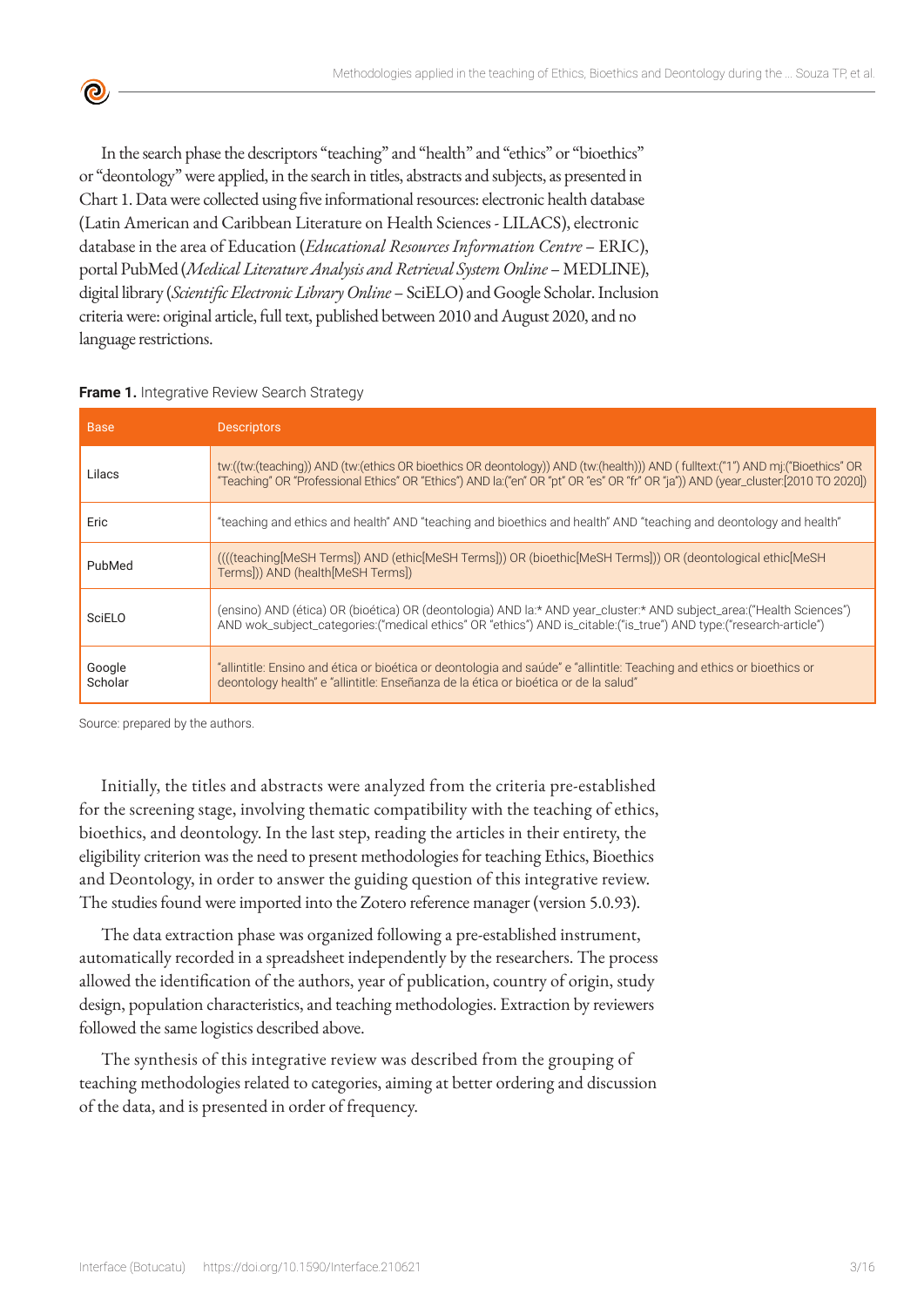# **Results**

A total of 398 studies were identified which, after exclusion of duplicates, resulted in the screening of 373 articles. The analysis of titles and titles- abstracts, allowed the reading in full of 92 researches that, by the eligibility criteria, excluded 58 studies, as shown in Figure 1.



Figure 1. Flowchart of integrative review results.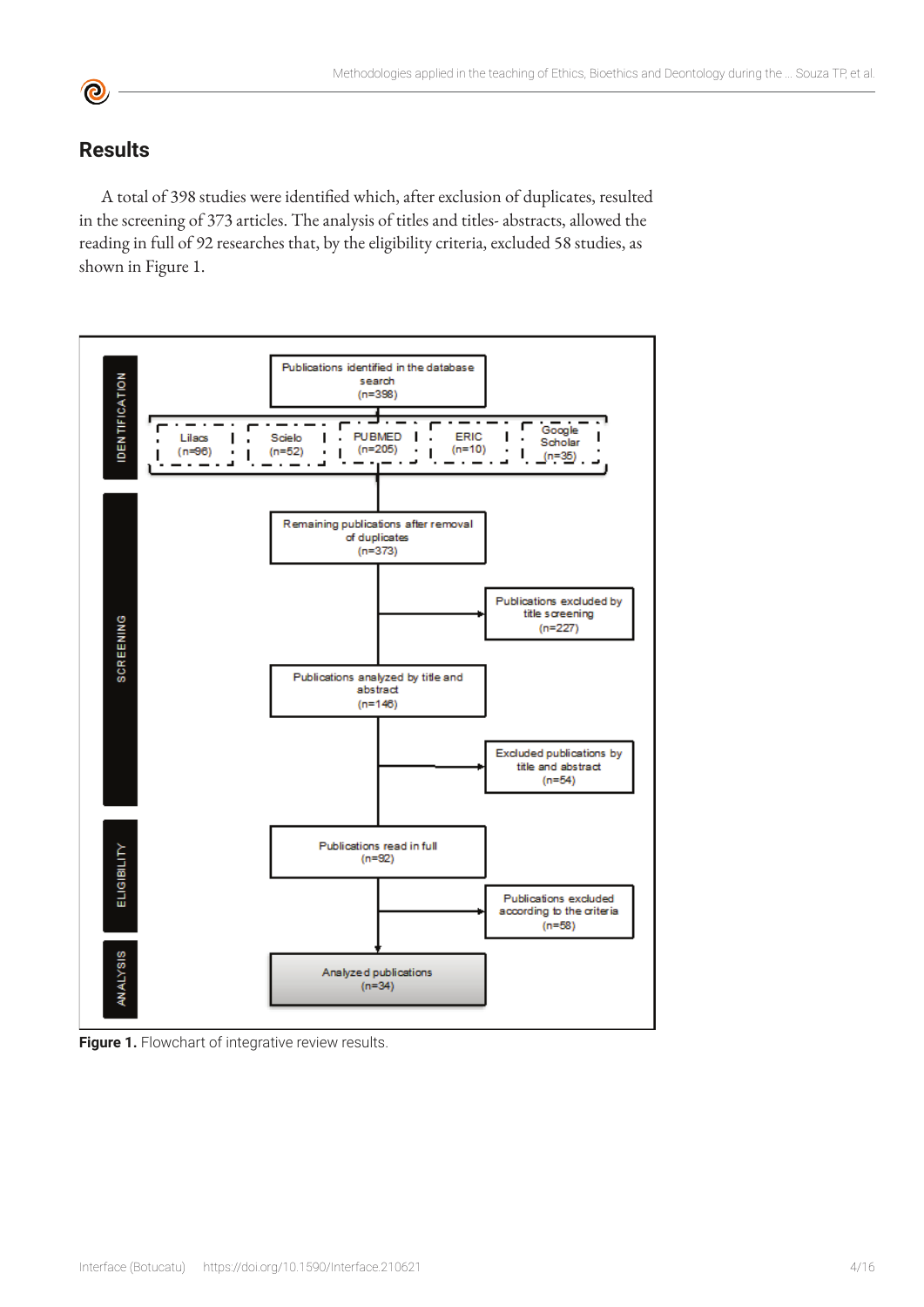The bibliographic survey resulted in a final sample of 34 articles ( Table 2). In the results, initially, the characterization of the review studies will be presented regarding the data found, the description of the population studied, distributed among undergraduates, graduate students, professionals and professors, and later, the categorization of the teaching methodologies for ethics, bioethics and deontology

| Author                    | Year | Country                                     | Method                                         | Population (Health area)*                                                   | <b>Teaching Methodology</b>                                                            |
|---------------------------|------|---------------------------------------------|------------------------------------------------|-----------------------------------------------------------------------------|----------------------------------------------------------------------------------------|
| Santos et al.             | 2018 | Brazil                                      | Qualitative                                    | Medical Undergraduates                                                      | Active methodologies: Art-based methods<br>(Literature).                               |
| Lin et al.                | 2010 | Japan                                       | Qualitative                                    | Nursing Undergraduates                                                      | Traditional model;<br>Active methodologies: problem-based learning<br>(PBL).           |
| Teixeira et al.           | 2019 | Brazil                                      | Qualitative                                    | Medical Undergraduates                                                      | Traditional model;<br>Active methodologies:                                            |
| Nery Filho et al.         | 2013 | Brazil                                      | Qualitative; Analysis of<br>the training;      | Medical Undergraduates                                                      | Active methodologies: Art-based methods<br>(Literature).                               |
| Vedavathi et al.          | 2013 | India                                       | Qualitative                                    | Medical students and<br>residents, nurses and<br>laboratory technicians     | Traditional model;<br>Active methodologies casuistic; Art-based<br>methods (Cinema).   |
| Simón-Lorda et <i>al.</i> | 2015 | <b>United States</b><br>of America<br>(USA) | Quali-quantitative;<br>Training analysis;      | Postgraduates                                                               | Traditional model;<br>Active methodologies: casuistry;                                 |
| Cañete et al.             | 2013 | Cuba                                        | Qualitative; Analysis of<br>the training;      | Professionals in Medicine,<br>Nursing, Dentistry, and<br>Laboratory Science | Traditional model;<br>Active methodologies: casuistic; Art-based<br>methods (Cinema).  |
| Nunes                     | 2017 | Portugal                                    | Qualitative                                    | Nursing Undergraduates                                                      | Active methodologies:                                                                  |
| Warmling et al.           | 2016 | Brazil                                      | Quali-quantitative                             | Undergraduates of Dentistry<br>and Speech Therapy                           | Active methodologies: casuistry.                                                       |
| Silva et al.              | 2013 | Brazil                                      | Qualitative; Analysis of<br>the training;      | Medical Undergraduates                                                      | Active Methodologies: Art-based methods (Cinema<br>and Theater).                       |
| Peluso et al.             | 2018 | <b>USA</b>                                  | Quali-quantitative;<br>Training analysis;      | Medical Undergraduates                                                      | Active methodologies: casuistry.                                                       |
| Hellmann e Verdi.         | 2014 | Brazil                                      | Qualitative; Analysis of<br>the training;      | Ethics, Bioethics and<br>Deontology Teachers                                | Traditional model;<br>Active methodologies: casuistry; Art-based<br>methods (Theater). |
| Ladeira et al.            | 2017 | Brazil                                      | Qualitative                                    | Physiotherapy Undergraduates                                                | Active methodologies: casuistry.                                                       |
| Ghias et al.              | 2011 | Pakistan                                    | Experience report;<br>Analysis of the training | Medical Undergraduates                                                      | Active methodologies: PBL; casuistry; Art-based<br>methods (Cinema).                   |
| Johnson et al.            | 2014 | <b>USA</b>                                  | Qualitative                                    | Postgraduates                                                               | Active methodologies: casuistry.                                                       |
| Daniel et al.             | 2016 | Brazil                                      | Qualitative                                    | Undergraduate Nursing and<br>Medical students                               | Traditional model;<br>Active methodologies;                                            |
| Savaris et al.            | 2013 | Brazil                                      | Qualitative                                    | Medical Undergraduates                                                      | Active Methodologies: Art-based methods (Theater).                                     |
| Dantas et al.             | 2011 | Brazil                                      | Qualitative; Analysis of<br>the training;      | Medical Undergraduates                                                      | Active Methodologies: Art-based methods (Cinema).                                      |
| Menezes et al.            | 2019 | Brazil                                      | Qualitative                                    | Medical Undergraduates                                                      | Active methodologies: casuistry;                                                       |
| Ferreira <i>et al.</i>    | 2016 | Brazil                                      | Qualitative                                    | Faculty of Medicine<br>graduation                                           | Active methodologies.                                                                  |
| Cotta et al.              | 2013 | Brazil                                      | Qualitative                                    | Undergraduate Nursing and<br>Nutrition students                             | Active methodologies.                                                                  |
| Rates e Pessalacia.       | 2010 | Brazil                                      | Qualitative                                    | Nursing Undergraduates                                                      | Active methodologies: casuistry.                                                       |
| Burgatti et al.           | 2013 | Brazil                                      | Qualitative; Analysis of<br>the training;      | Undergraduates, faculty, and<br>nursing professionals;                      | Active methodologies: problematization methodology;                                    |
| Chilengi et al.           | 2013 | United Kingdom                              | Experience report;<br>Analysis of the training | <b>Ethics Faculty</b>                                                       | Traditional Model;                                                                     |

#### **Frame 2.** Characterization of the selected publications

 $\bullet$ 

Continua.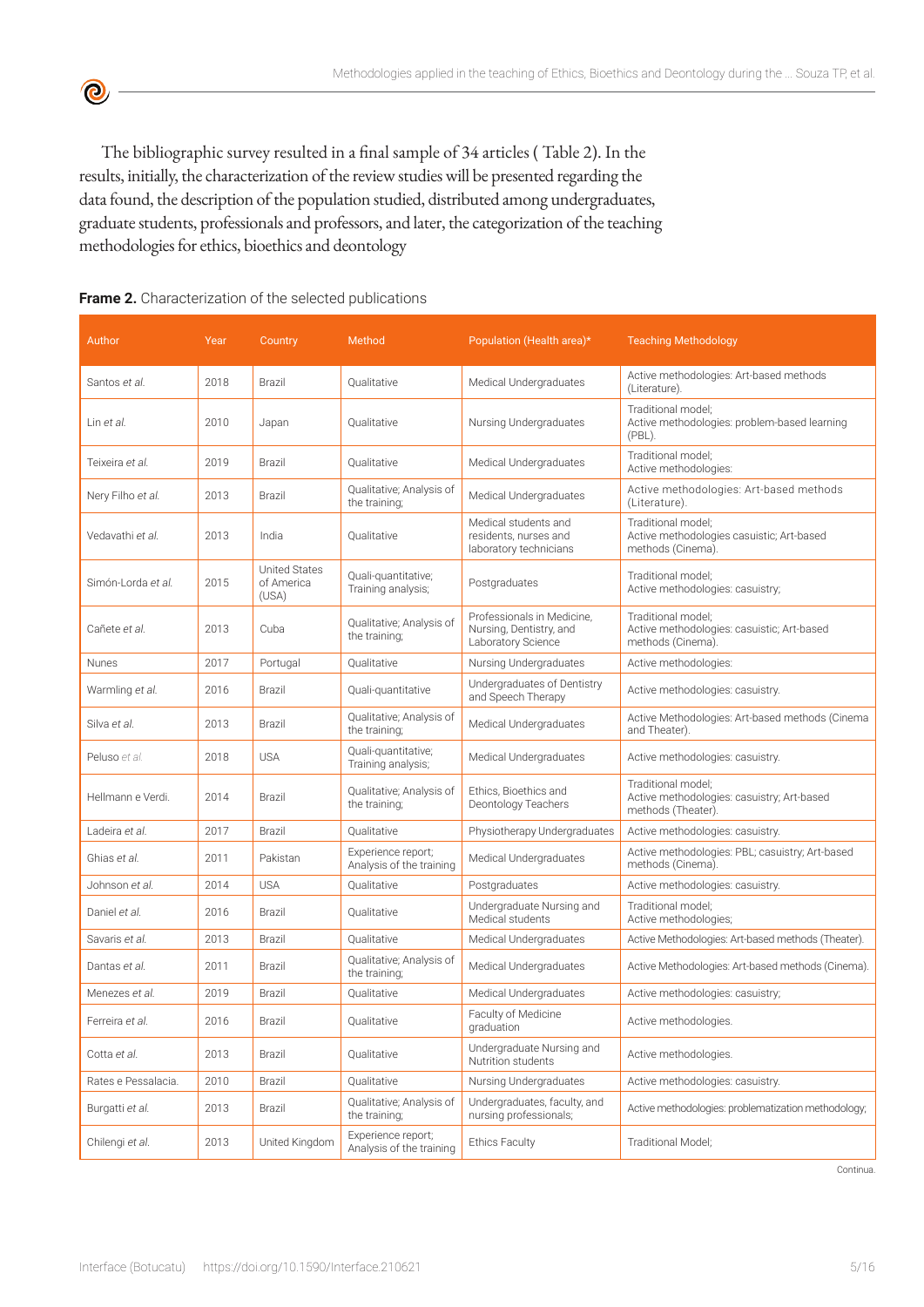| Author               | Year | Country        | Method                                         | Population (Health area)*                                                                      | <b>Teaching Methodology</b>                                           |
|----------------------|------|----------------|------------------------------------------------|------------------------------------------------------------------------------------------------|-----------------------------------------------------------------------|
| Teichholtz et al.    | 2015 | Israel         | Experience report;<br>Analysis of the training | Medical Undergraduates                                                                         | Active methodologies: PBL; casuistry; Art-based<br>methods (Theatre). |
| Stewart              | 2015 | <b>USA</b>     | Experience report;<br>Analysis of the training | Postgraduates                                                                                  | Active methodologies: casuistry.                                      |
| Johnston             | 2010 | United Kingdom | Experience report;<br>Analysis of the training | Medical Undergraduates                                                                         | Active Methodologies: Art-based methods (Theater).                    |
| Dimaano e Spigner    | 2017 | <b>FUA</b>     | Oualitative                                    | Postgraduates                                                                                  | Active methodologies: Art-based methods<br>(Literature).              |
| Shoeb et al.         | 2014 | <b>FUA</b>     | Oualitative                                    | Postgraduates                                                                                  | Active Methodologies: Art-based methods (Theater).                    |
| Pati et al.          | 2014 | India          | Qualitative; Analysis of<br>the training;      | Undergraduate Health<br>Graduates                                                              | Active methodologies: casuistry;                                      |
| Schröder-Bäck et al. | 2014 | Germany        | Experience report;<br>Analysis of the training | Public Health Undergraduates                                                                   | Active methodologies: casuistry.                                      |
| Gillam et al.        | 2014 | Australia      | Oualitative                                    | <b>Ethics Teachers in Health</b><br>graduations                                                | Active methodologies: PBL.                                            |
| Leite et al.         | 2017 | <b>Brazil</b>  | Oualitative                                    | Undergraduate Nursing,<br>Biochemistry and Pharmacy<br>students Master's student in<br>Nursing | Metodologias ativas: casuística.                                      |
| Muniz et al.         | 2018 | <b>Brazil</b>  | Oualitative                                    | Medical Undergraduates                                                                         | Metodologias ativas: métodos baseados na Arte<br>(Cinema).            |

Note: some articles cover other areas of knowledge. These data were not considered in this analysis because they were not part of the guiding question of the integrative review. Source: prepared by the authors.

The country with the most publications was Brazil with 17 (50%), followed by the United States of America (USA) with six (17.6%), India and the United Kingdom with two (5.8%) each, and the other countries appeared in the table with one article (2.9%). The periods presenting higher number of publications were: 2013 with eight (23.52%), 2014 with six (17.6%) and 2017 with four (11.7%). Regarding the approach used, the predominant type of study was qualitative 15 (44.1%), followed by quantitative studies with 10 (29.4%), quali-quantitative with three (8.8%), and experience reports with six (17.6%). A large part of the sample, more specifically 15 publications (44.1%), was composed of studies that analyzed training processes in Ethics, Bioethics and Deontology, nor analytically or comparatively addressing teaching methodologies, but addressing and describing the topic in their content, which justifies their inclusion according to the criteria of this integrative review.

The main focus of studies on Ethics, Bioethics and Deontology is concentrated on the Undergraduate teaching process with 24 publications (70.5%), of which Medicine with 13 (38.2%), Nursing with seven (20.5%), have the largest number of related studies, in addition, the other mentioned Undergraduate courses have one article each (2.94%). The graduate level, with five (14.7%), represented the second largest number of studies, followed by the category of professionals and technicians with three (8.8%), with emphasis on nurses with the largest number of specific articles. Four studies (11.7%) addressed teachers, through studies that, for the most part, did not specify which area they taught, with the exception of one, which included Medicine faculty members. The total number of studies in the analyses above exceeds 100%, since the same article could address different levels of training and profession.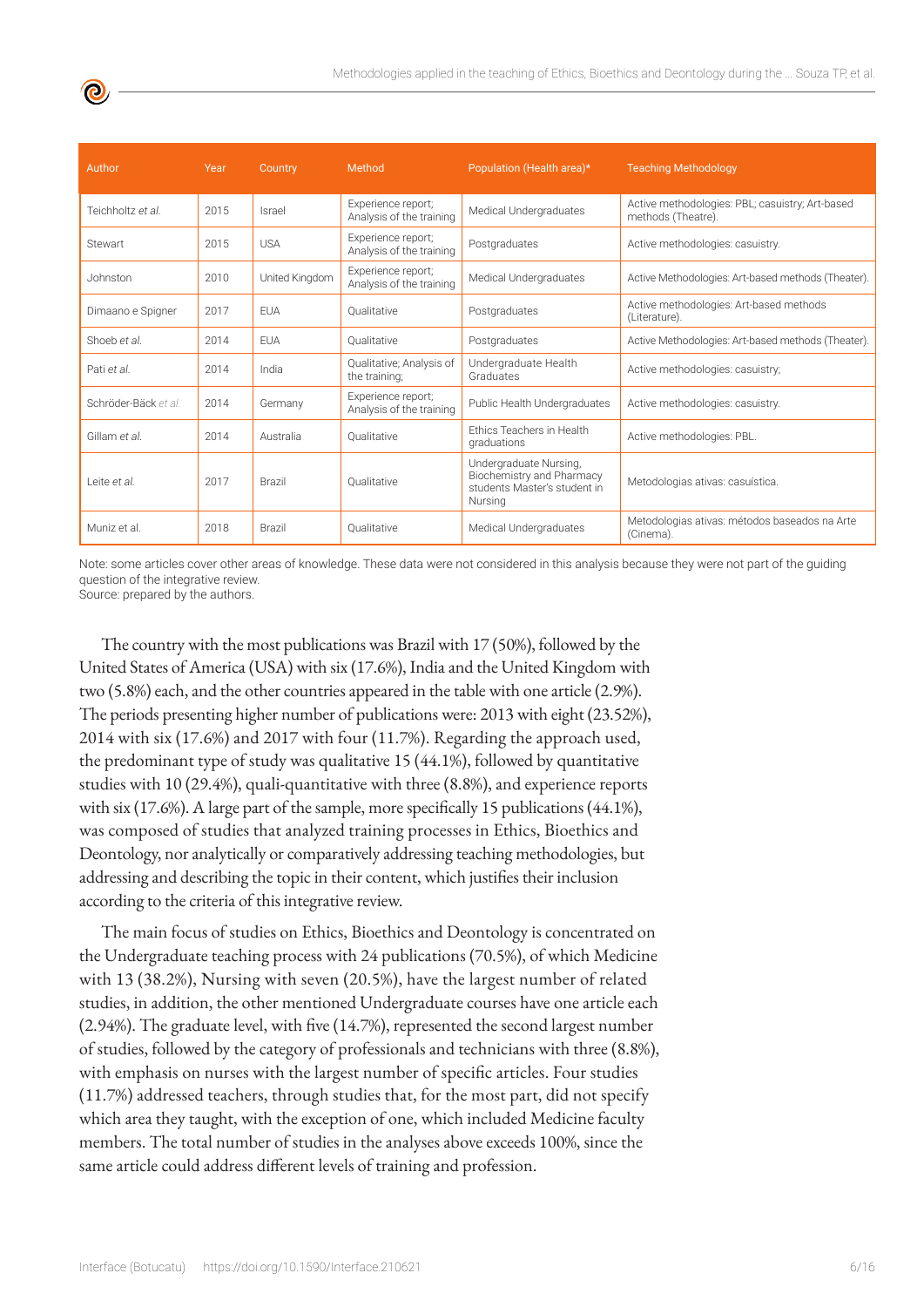The studies were classified into two categories presented in order of decreasing frequency in relation to the total number of articles:

a) Active methodologies with 33 studies (97.5%), subdivided into casuistry with 16 publications (47%), Art-based methods with 14 publications (41.1%) and problem-based learning - problematization methodology with five publications (14.7%); (b) traditional model with eight studies (23.5%);

In this analysis, it is also possible to observe that the sum exceeds the total number of articles, a fact explained because the same study could address different teaching methodologies.

# **Discussion**

 $\bullet$ 

#### **Contextualizing the Teaching of Ethics, Bioethics and Deontology**

The scientific literature that analyzes the learning processes of the themes discussed here indicates the preponderance of the traditional teaching model associated with biomedical and strictly deontological practices, to the detriment of ethics and bioethical reflection in the observation of reality<sup>5,15-17</sup>. In addition, it is necessary to dissociate the bioethics and deontology subjects, traditionally linked in the curriculum, because they cause distortions in the concepts and understanding of the students in relation to their contents<sup>18,19</sup>.

In general terns, ethics provides potential reflection on morality, based on models that seek the best for the subjects and for the collectivity<sup>5,20,21</sup>. The normative dimension of ethics, which originates its prescriptive sense, is related to the gathering of values and duties in a systematic way, following the example of religious dogmatism or even the creation of professional codes of ethics. This sense can be considered the embryo of the "theory of duty and obligation", which contemporary moral philosophy calls deontology<sup>5,15,21</sup>.

Thus, it may be understood that ethics, as an expanded concept, acts in the interrelation between prescription, by defining the behavioral norms of specific groups<sup>22</sup>, and reflection, when critical thinking and decision making are required, and can be understood contextually, being subject to the social modifications arising from the man-environment relationship<sup>23</sup>. Specifically in the area of health, bioethics serves as a tool that studies questions concerning human life in the field of ethics<sup>6,24</sup>.

It is emphasized that training in the health area sometimes contributes to the trivialization process of these concepts (ethics, bioethics and deontology), when it minimizes the critical work to a merely prescriptive application<sup>16,19</sup>. The teaching of ethics and bioethics in health care, associates the practice of care with the recognition of rights as citizens, so that if this education is minimized or suppressed, the training contributes to the dehumanization of assistance, absence of empathy and precariousness of care<sup>19,25</sup>.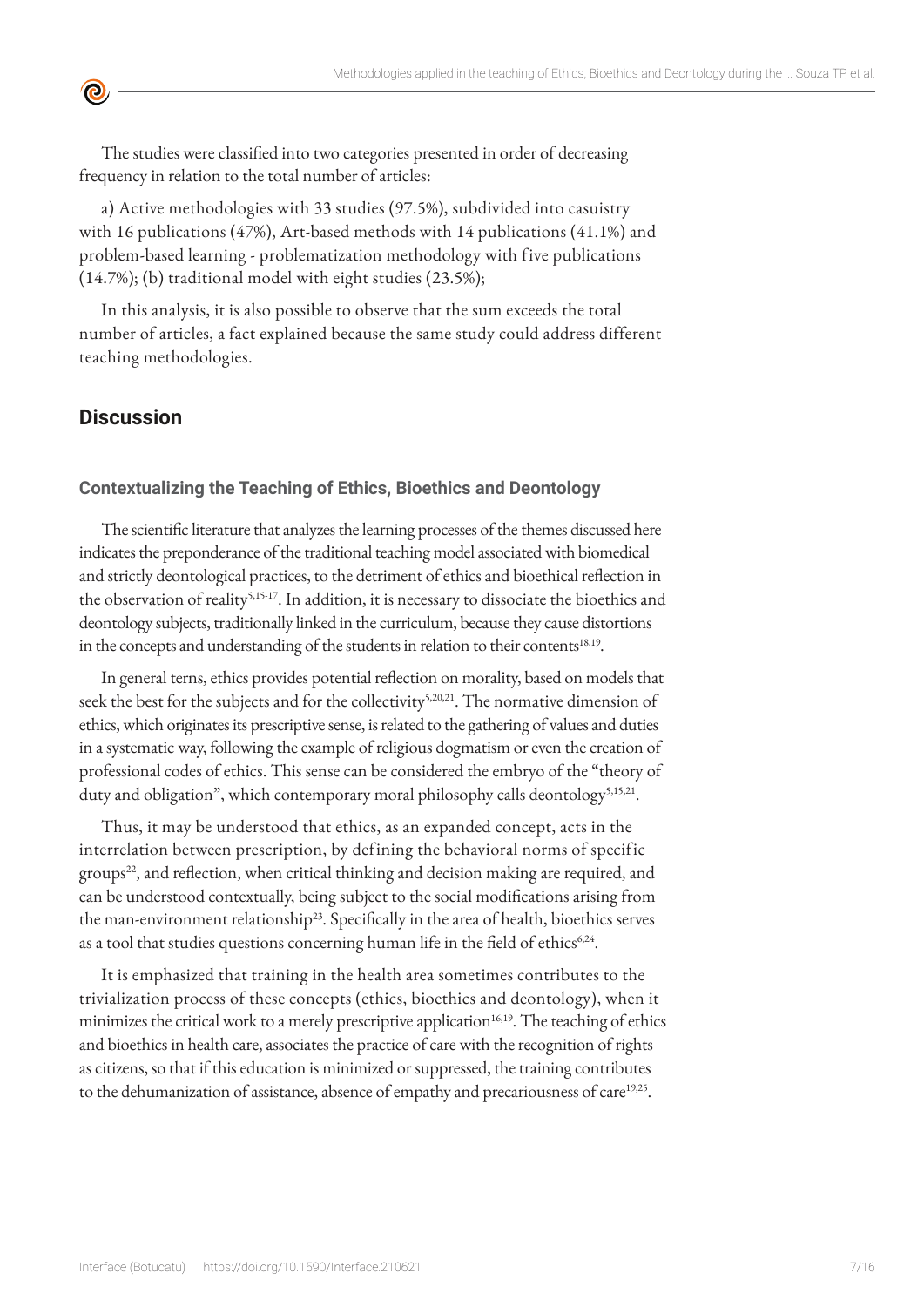In other words, the debate around ethics and bioethics under the light of deontological codes makes problematization unfeasible to the detriment of normative characteristics, a situation that diminishes the space and visibility for reflection, reinforcing the need to link deontology to references in the social and human sciences<sup>25</sup>. Moreover, an important opportunity to contribute to the moral and political formation of the undergraduate is lost by focusing on the conception of the known, of what is safe, "correct" and uncritical from the point of view of the rules or even by the incessant search for the convergence of thoughts<sup>19</sup>.

 $\bullet$ 

Essential theoretical assumptions for the teaching of ethics, bioethics, and deontology are brought up in this discussion in order to propose a basic curricular contribution to training. Firstly, transdisciplinary teaching is highlighted as an axis of fundamental importance for educational practice, as it represents, *a priori*, social and collective interest. Just like Ethics, transdisciplinarity is organized from the co-participation of all, so that every teacher ends up becoming a Bioethics teacher<sup>3,26-29</sup>.

Studies defend that teaching should crosscut in the process of subjects' formation, so that the topic should be included in the curricula since its conception in an orderly and continuous manner<sup>3,6,30</sup>.

Another theoretical assumption highlighted as essential in the training process in the themes studied is interdisciplinarity $2^{8,31,32}$ , which leads us to think about the need to rethink the practices, postures and concepts of teachers<sup>3</sup> and overcome the barriers presented by the students who, even though they have greater possibilities to experience this conciliation between theory and practice, are still unable to exercise it, for lack of maturity, dedication, among others<sup>33</sup>.

Interdisciplinarity provides the interlocution of knowledge and the socialization of knowledge and takes place between different fields of practice<sup>34</sup>. The purely deontological, prescriptive, and theoretical methodologies need critical reflections to break with the traditional model and incorporate into their pedagogical practice, interdisciplinary and transversal assumptions<sup>3,35</sup>.

Another important aspect to be questioned is focused on the application of the traditional teaching method. If we understand ethics not only as a set of moral values, but also as an exercise of skills and attitudes, its construction would be more related to experience than to the transmission of content per se<sup>19,35,36</sup>. Thus, it would be incompatible with this traditional teaching proposal that, historically, centralizes the teacher as the absolute holder of knowledge, sustained by the retention of information, rigid systems, isolated disciplines and evaluations by memorization, that is, it hinders the possibility of developing critical sense derived from the professional reality $37-39$ . Thus, in order to deepen the concepts previously demonstrated in the results and discussion, the two categories of analysis will be presented individually, discussing them with other publications in the literature that address the theme.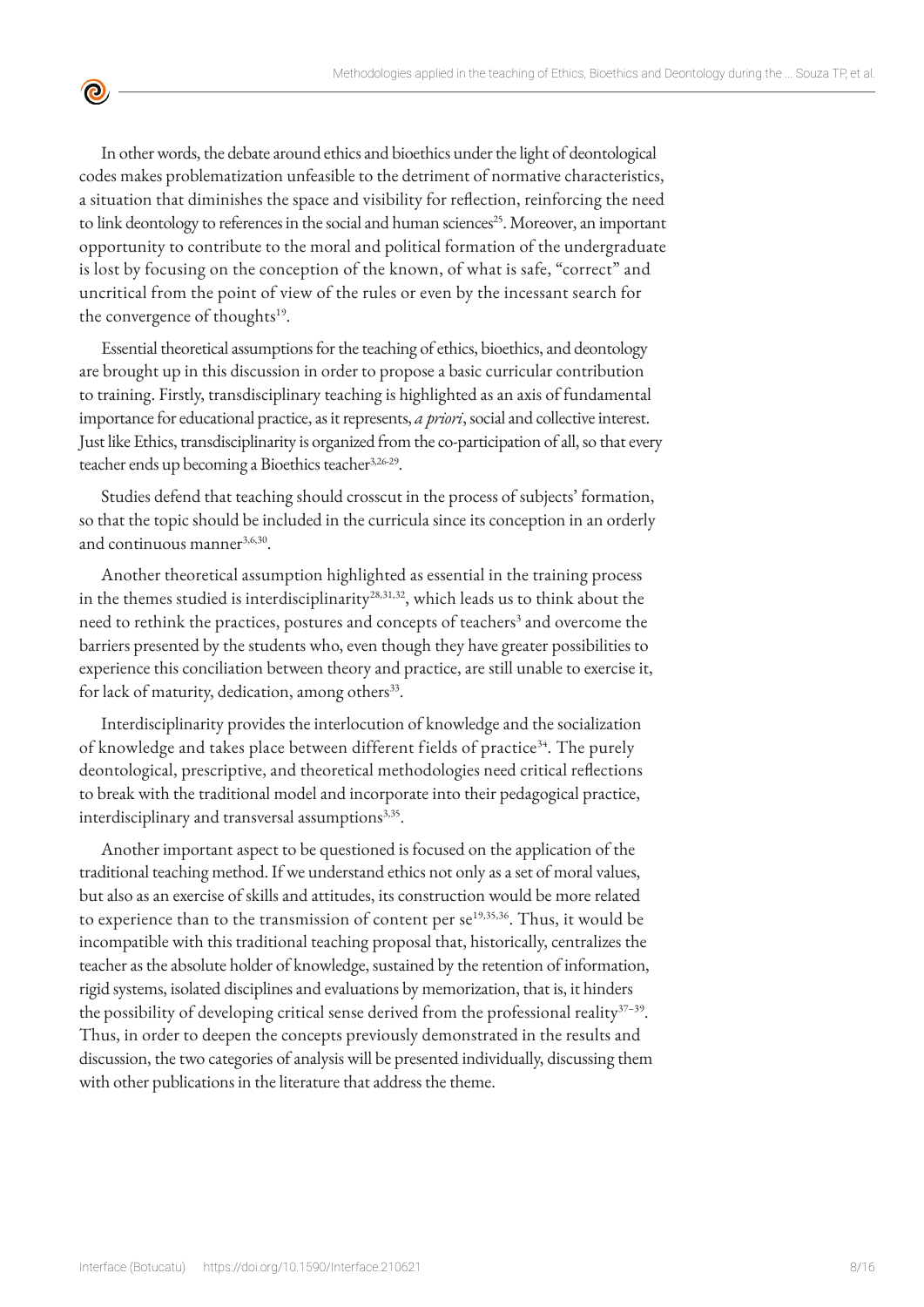#### **Active methodologies**

<u>ල</u>

The concept of active methodologies is not configured as a specific way of teaching, but rather as an educational conception that encourages teaching-learning relationships in a critical and reflective way<sup>7-9,40</sup>. From this principle, some articles made links of the concept to the teaching of Ethics, Bioethics and Deontology, highlighting it through research as to its applicability in practice.

It creates educational situations capable of providing the learner's critical thinking, simultaneously with reality, besides enabling means to carry out research on problems and solutions, to recognize and have the most adequate hypothetical designs for the conjuncture, guaranteeing the use of these propositions in practice. It is worth pointing out that the teacher is not the only determinant for the successful execution of learning, with the student having an active and decisive role in this process, corroborating the reflexive conception of ethics<sup>1,23,35,40</sup>, In this sense, the use of casuistry, art, and problematization has proven to be a great alternative to encourage this participation, both in the construction of collective discussion spaces, and in breaking away from the traditional teaching model, as we see below.

#### **Use of casuistry**

Most of the articles in this integrative review addressed, analyzed or compared the application of case studies in the teaching of Ethics, Bioethics and Deontology. Historically, the casuistic paradigm emerges in the 16th and 17th centuries, as a response to the moral problems of the modern world and its transitions, analyzing concrete circumstances and proposing comparative solutions with cases already experienced $41-43$ , following the paradigms of Problem-Based Learning and Problematization Methodology, which will be presented and discussed further below<sup>40,44</sup>.

The main difference in the casuistic perspective in comparison with applied ethics lies in the fact that the former prioritizes practice over theoretical references, while the latter proposes a theoretical advance that justifies and/or criticizes the choices of individuals<sup>42,45</sup>. In general, casuistry serves as a starting point for the construction of new theoretical paradigms and the articulation of possible reformulations of principles, a proposal that is not compatible with the mere reproducibility of content in the traditional teaching model or in the application of strictly prescriptive ethics<sup>37-39, 42,46</sup>.

As a teaching model, the casuistic involves the students in an active and critical way, so to confronting their ideas and positions through reflections derived from practice, demonstrating greater effects in comparison with traditional classes, since it proposes reflection on values, culture and decision-making in a real context<sup>3,42,47</sup>.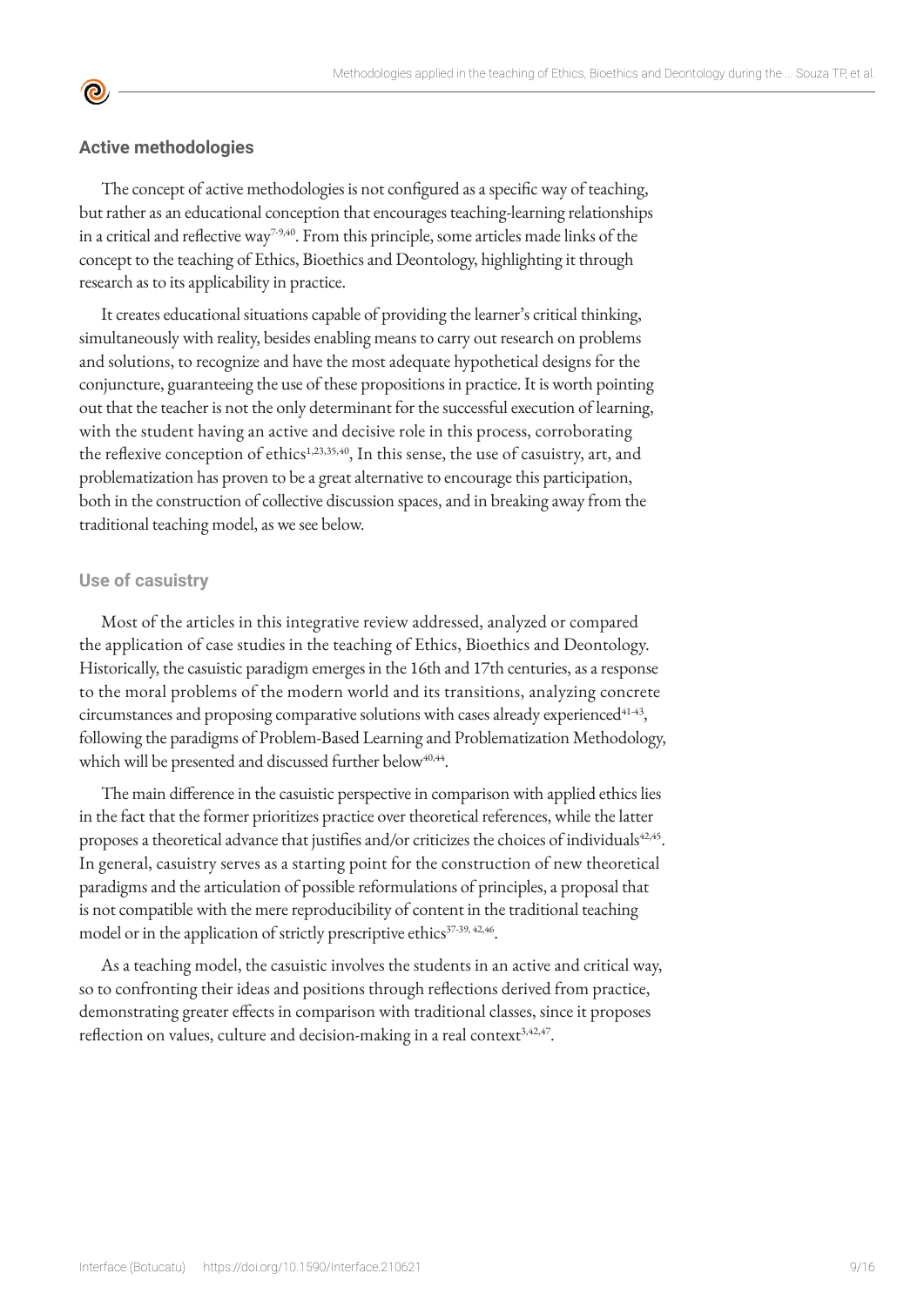

#### **Art-based Methodology**

This subcategory encompasses active methodologies that use alternative resources of Art in the teaching-learning process, therefore aiming at the interrelation between subjectivity and objectivity as possibilities for education, contradicting the passivity attributed to the student in the traditional model and the lack of interest in detriment of other forms of stimuli such as audio, video, internet, theater, among others<sup>48</sup>. It proposes such a meaningful experience, capable of making the learner give new meaning to his experiences, create and apply concepts, and understand the social representations around him<sup>35,49</sup>.

Cinema emerges as an alternative for teaching Ethics, Bioethics and Deontology in studies that have demonstrated experiences in the application of videos, films and documentaries, highlighting the importance of recognizing the other, sharing affections, feelings, emotions and needs, to understand the importance of cinematographic language in the construction of the cognitive process and its relations with teaching<sup>50-54</sup>.

The dramatization, pointed as a strategy through the simulated jurisprudence and theater techniques, enhances the experiences, reflections and learning of content, providing satisfaction in acquiring knowledge by the experience of inter and intra group contact<sup>48,55,56</sup>. Another didactic resource mentioned in this subcategory was literature. The use of this methodology provides self-reflection, analysis of values, human relations, socio-political understanding, besides enabling the student to improve clinical skills (observation, imagination and linguistic fluency) rather than merely deontological approaches<sup>25,57</sup>.

#### **Problem-based learning and problematization methodology**

Active methodologies are based on problems<sup>7,40</sup>, Its practices are commonly related to problem-based learning and problematization methodology. The former is related to tutorials presenting problems predetermined by the teacher in a fictitious way, that is, not always representing a concrete reality, as in the use of case studies and Art resources, for example<sup>43,56</sup>. It fulfills a curriculum that seeks the aptitude for professional exercise, with reflections either collective or individual<sup>58</sup>.

The problematization methodologies, on the other hand, are linked to unleash ways of education that dialogue, demystify and transform thought and society through reflections on real problems, which can also be presented by the casuistry, producing the construction of knowledge from significant experiences, a methodology that opposes the unidirectional proposals centered on the teachers' knowledge<sup>2,59,60</sup>.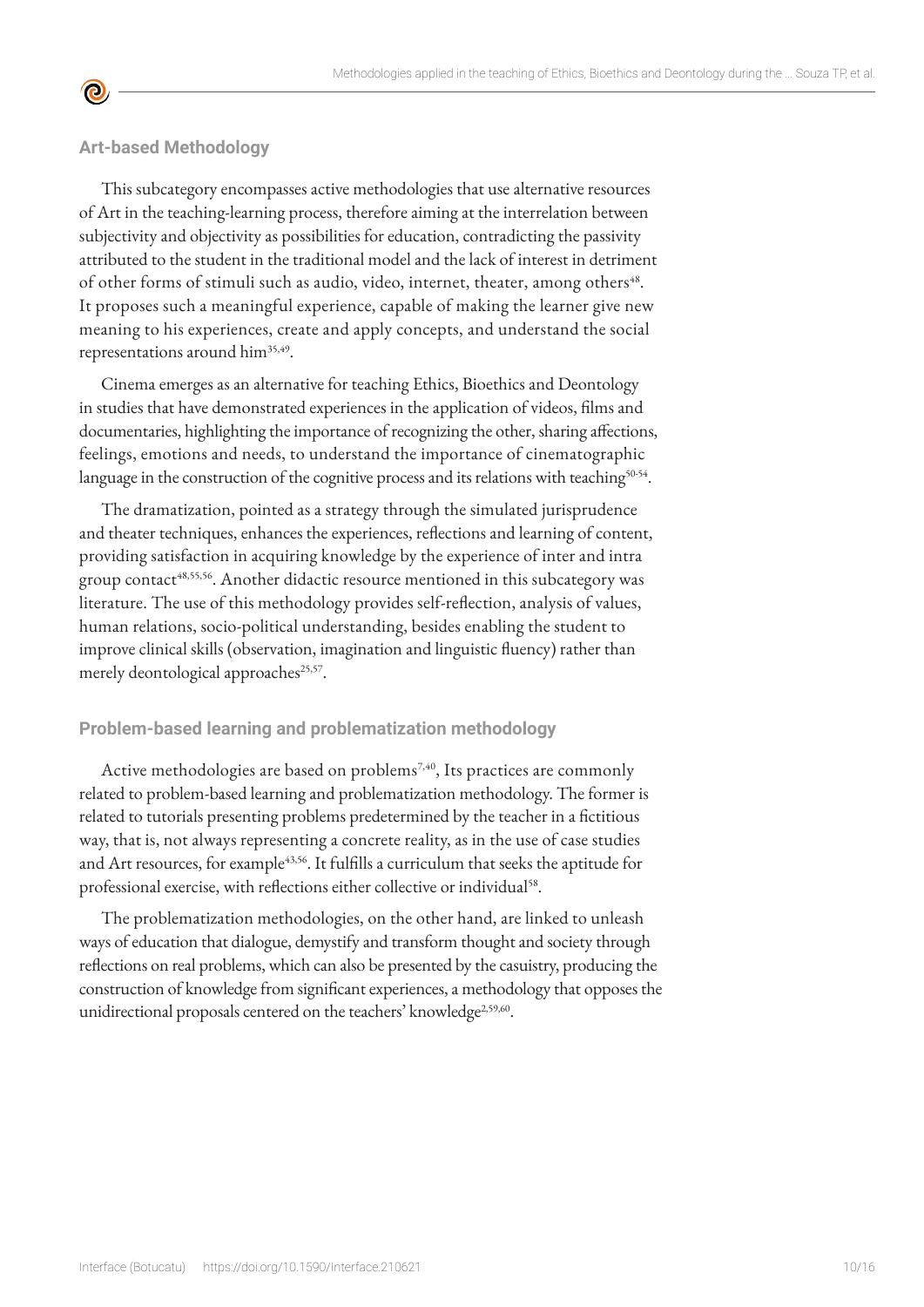#### **Traditional model**

**©** 

The presence of the traditional model in the studies that evaluated training processes shows that even with the advent of research that proves the failure of this method, it is still of utmost importance to discuss the ways of training and qualifying, based on the assumptions of Ethics, Bioethics and Deontology<sup>61,62</sup>. In this sense, the articles that aimed to compare teaching methods came to the conclusion that innovative pedagogical practices, also called active methodologies, provide better results when compared to traditional lectures, strictly theoretical content, lecture classes and slide shows<sup>35,36</sup>.

# **Conclusion**

Based on the present integrative review, it was possible to categorize two teaching methodologies (active and traditional) and three subcategories (casuistry, art and problems) presented in scientific productions of original articles, national and international, in the period from 2010 to August 2020.

The discussion of the literature presented indicates that the use of active methodologies has greater applicability and better results than the traditional model of teaching. Moreover, reflections based on problem situations (PBL and MP), methods based on Art and the casuistry used as an application tool in the learning practice, enable subjects to learn in a significant way. It also points out that the theoretical and methodological references demonstrated as indispensable were crosscutting and interdisciplinary in the curricula.

The selected sample identified that Brazil was the country that produced the most studies in the area of Ethics, Bioethics and Deontology, enabling reflections through qualitative designs, in the educational process at the Undergraduate level in Medicine and its relationship with the active methodologies and the traditional model. These configurations appeared to be different from the international publications.

The US studies prioritized the post-graduate population, in articles that analyzed training processes, through quali-quantitative research and experience reports. The European and Asian research are mostly experience reports at the Undergraduate level, the peculiarity lies in the fact that the Asian studies focused on studies that presented, in a larger number, art-based methodologies. Latin America, South America (with the exception of Brazil, already mentioned) and Australia presented qualitative and quantitative studies analyzing training in Ethics, Bioethics and Deontology, applying active methodologies.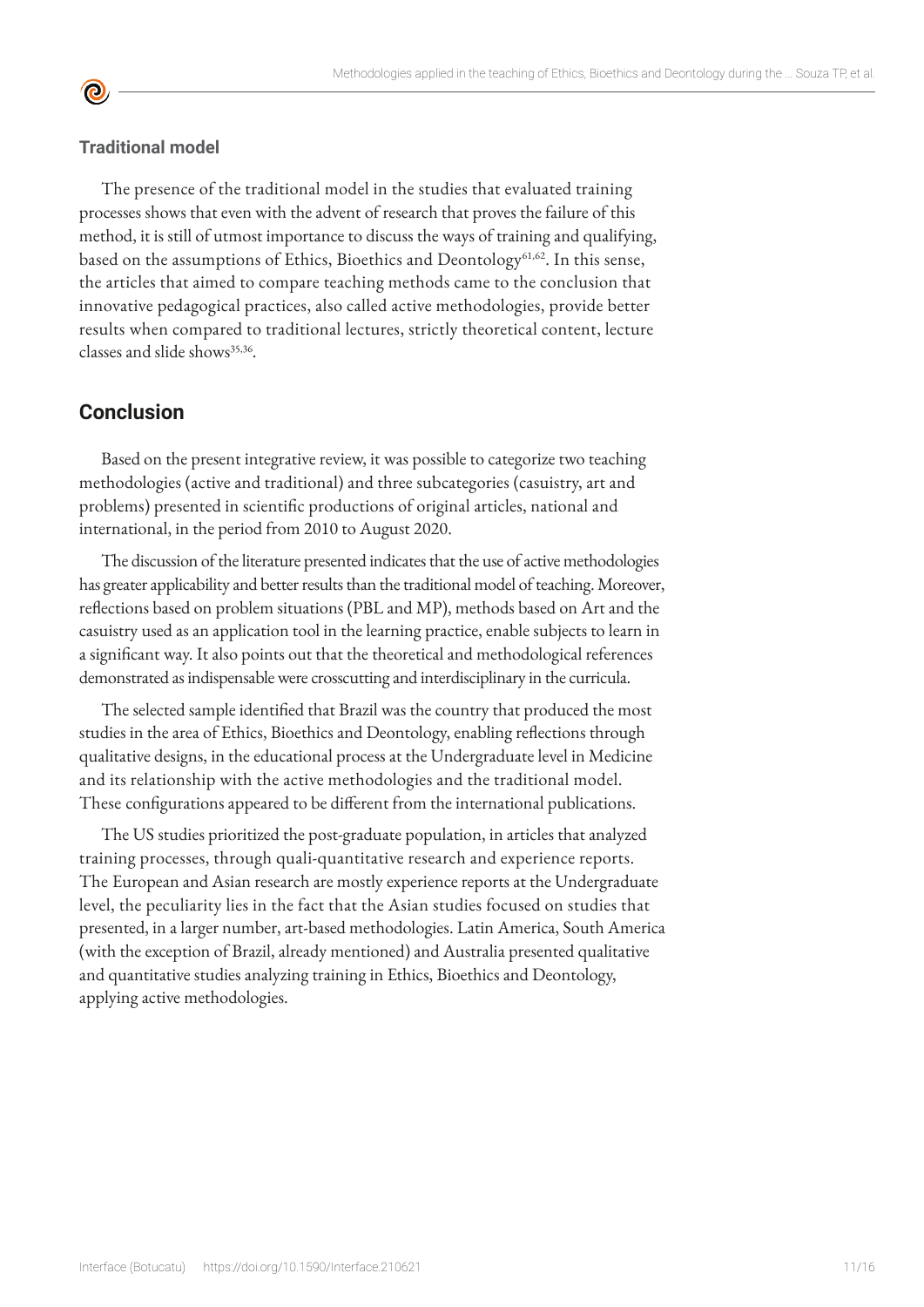### Authors' contribution

All authors actively participated in all stages of preparing the manuscript.

#### Acknowledgments

To the Coordination of the Post-Graduate Program in Science Education (PPGEC) of the Federal University of Rio Grande do Sul (UFRGS), for the support offered in the publication of this study.

### Conflict of interest

The authors have no conflict of interest to declare.

#### Copyright

This article is distributed under the terms of the Creative Commons Attribution 4.0 International License, BY type (https://creativecommons.org/licenses/by/4.0/deed.en).

#### $\left($ ce) BY

#### **Editor**

Roseli Esquerdo Lopes **Associated editor** José Roque Junges

**Translator** Félix Héctor Rigoli

**Submitted on** 09/13/21 **Approved on** 11/29/21

# **References**

- 1. Paiva LM, Guilhem D, Sousa ALL. O Ensino da bioética na graduação do profissional de saúde. Medicina (Ribeirao Preto). 2014; 47(4):357-69.
- 2. Freire P. Pedagogia do oprimido. 17a ed. Rio de Janeiro: Paz e Terra; 1987.
- 3. Amorim KPC, Araújo EM. Formação ética e humana no curso de medicina da UFRN: uma análise crítica. Rev Bras Educ Med. 2013; 37(1):138-48.
- 4. Costa IKF, Costa IKF, Dantas RAN, Dantas DV, Nascimento JCP, Costa RAGF, et al. Utilização da tecnologia no ensino a distância em suporte básico de vida. Rev Bras Inov Tecnol Saude. 2018; 8(2):11.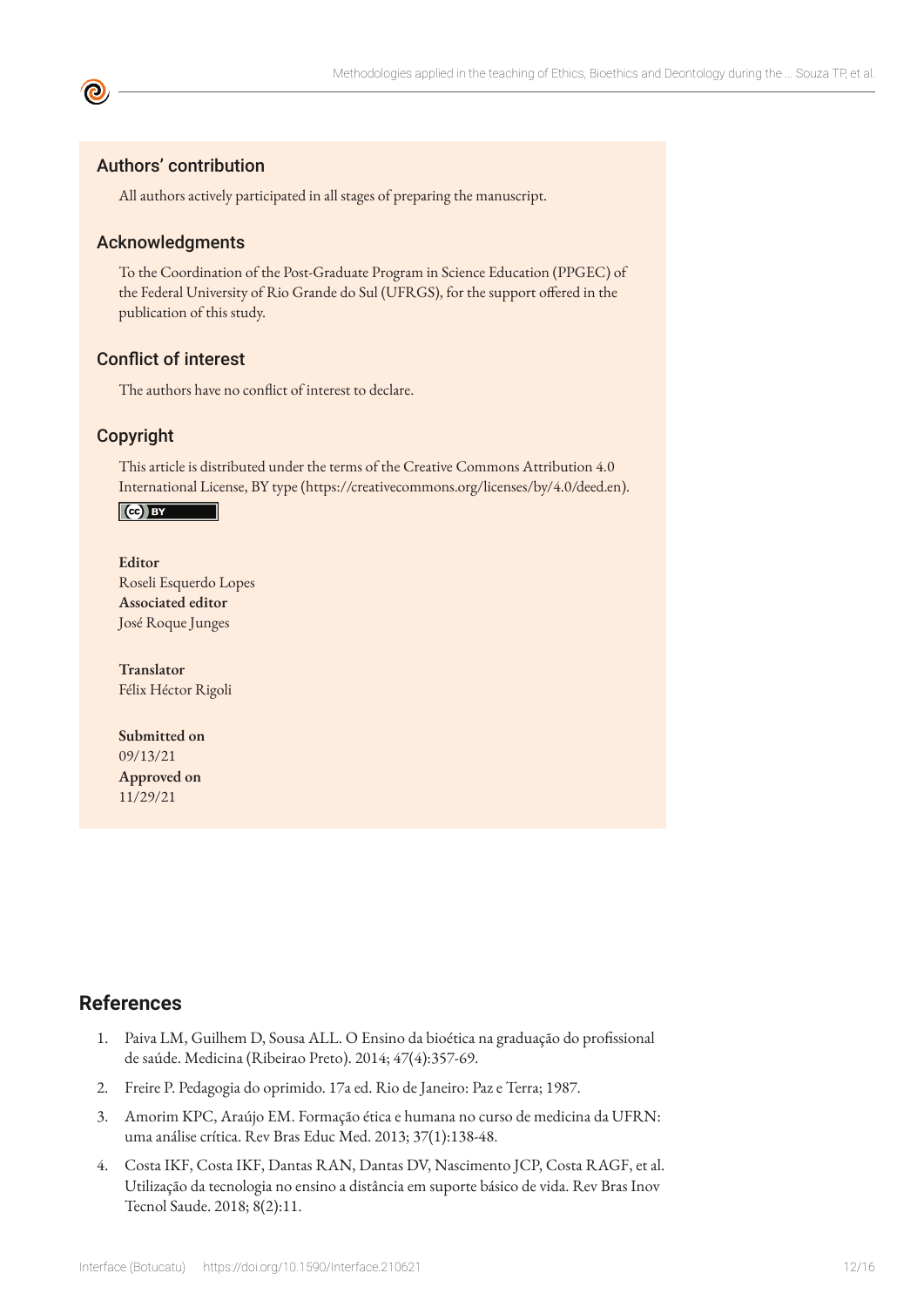5. Hellmann F, Verdi MIM. Ética, bioética e deontologia no ensino da naturologia no Brasil. Rev Bioet. 2014; 22(3):529-39.

 $\boldsymbol{\Theta}$ 

- 6. Ferreira HM, Ramos LH. Diretrizes curriculares para o ensino da ética na graduação em enfermagem. Acta Paul Enferm. 2006; 19(3):328-31.
- 7. Lovato FL, Michelotti A, Loreto ELS. Metodologias ativas de aprendizagem: uma breve revisão. Acta Sci. 2018; 20(2):154-71.
- 8. Mitre SM, Siqueira-Batista R, Girardi-de-Mendonça JM, Morais-Pinto NM, Meirelles CAB, Pinto-Porto C, et al. Metodologias ativas de ensino-aprendizagem na formação profissional em saúde: debates atuais. Cienc Saude Colet. 2008; 13 Suppl 2:2133-44.
- 9. Borges TS, Alencar G. Metodologias ativas na promoção da formação crítica do estudante: o uso das metodologias ativas como recurso didático na formação crítica do estudante do ensino superior. Cairu Rev. 2014; 3(4):119-43.
- 10. Ercole FF, Melo LS, Alcoforado CLGC. Revisão integrativa versus revisão sistemática. REME Rev Min Enferm. 2014; 18(1):9-12.
- 11. Whittemore R, Knafl K. The integrative review: updated methodology. J Adv Nurs. 2005; 52(5):546-53.
- 12. Mendes KDS, Silveira RCCP, Galvão CM. Revisão integrativa: método de pesquisa para a incorporação de evidências na saúde e na enfermagem. Texto Contexto Enferm. 2008; 17(4):758-64.
- 13. Moher D, Liberati A, Tetzlaff J, Altman DG. Preferred reporting items for systematic reviews and meta-analyses: the PRISMA statement. BMJ. 2009; 339:b2535.
- 14. Morgan RL, Whaley P, Thayer KA, Schünemann HJ. Identifying the PECO: a framework for formulating good questions to explore the association of environmental and other exposures with health outcomes. Environ Int. 2018; 121(1):1027-31.
- 15. Dantas F, Sousa EG. Ensino da deontologia, ética médica e bioética nas escolas médicas Brasileiras: uma revisão sistemática. Rev Bras Educ Med. 2008; 32(4):507-17.
- 16. Finkler M, Ramos FRS. La dimensión ética de la educación superior en odontología: un estudio en Brasil. Bordón Rev Pedag. 2017; 69(4):35-49.
- 17. Figueiredo AM, Garrafa V, Portillo JAC. Ensino da bioética na área das ciências da saúde no Brasil: estudo de revisão sistemática. Rev Int Interdisciplin Interthesis. 2008; 5(2):47-72.
- 18. Biondo CS, Rosa RS, Ferraz MOA, Yarid SD. Perspectivas do conhecimento da bioética pelos acadêmicos de saúde para atuação profissional. Enferm Actual Costa Rica. 2018; (35):63-74.
- 19. Finkler M, Negreiros DP. Formação x educação, deontologia x ética: repensando conceitos, reposicionando docentes. Rev ABENO. 2018; 18(2):37-44.
- 20. Figueiredo AM. Ética: origens e distinção da moral. Saude Etica Justiça. 2008; 13(1):1- 9. Doi: [https://doi.org/10.11606/issn.2317-2770.v13i1p1-9.](https://doi.org/10.11606/issn.2317-2770.v13i1p1-9)
- 21. Marcondes D. Textos básicos de ética: de Platão à Foucault. Rio de Janeiro: Zahar; 2007.
- 22. Barton WE, Barton GM. Ethics and law in mental health administration. New-York: International Universities Press; 1984.
- 23. Carneiro LA, Porto CC, Duarte SBR, Chaveiro N, Barbosa MA. O ensino da ética nos cursos de graduação da área de saúde. Rev Bras Educ Med. 2010; 34(3):412-21.
- 24. Segre M. Definição de bioética e sua relação com a ética, deontologia e diceologia. In: Segre M, Cohen C, organizadores. Bioética. São Paulo: Editora da Universidade de São Paulo; 1999. p. 23-9.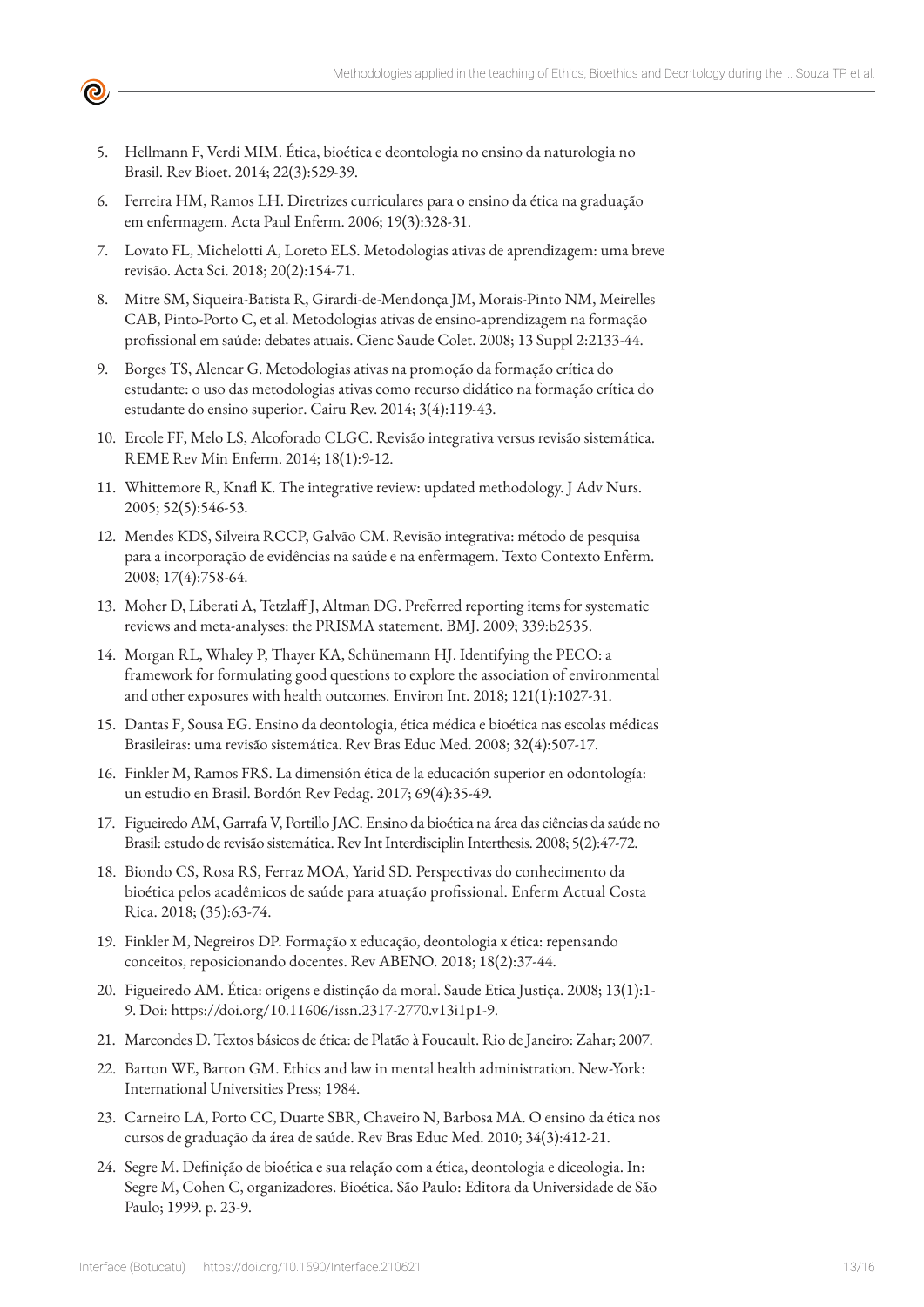

- 25. Cunha LL, Pires FS, Finkler M, Warmling CM. Bioética do cuidado na clínica de ensino: aprendendo com pacientes. Rev ABENO. 2021; 21(1):1229. Doi: https://doi. org/10.30979/rev.abeno.v21i1.1229.
- 26. Simón-Lorda P, Barrio-Cantalejo IM, Peinado-Gorlat P. Content of public health ethics postgraduate courses in the United States. J Bioeth Inq. 2015; 12(3):409-17. Doi: https://dx.doi.org/10.1007/s11673-015-9608-x.
- 27. Ferrari AG, Silva CM, Siqueira JE. Ensino de bioética nas escolas de medicina da América Latina. Rev Bioet. 2018; 26(2):228-34.
- 28. Menezes MM, Maia LC, Abreu MHNG, Sampaio CA, Costa SM. Percepções sobre o ensino de ética na medicina: estudo qualitativo. Rev Bioet. 2019; 27(2):341-9.
- 29. Burgatti JC, Bracialli LAD, Oliveira MAC. Problemas éticos vivenciados no estágio curricular supervisionado em enfermagem de um currículo integrado. Rev Esc Enferm USP. 2013; 47(4):937-42.
- 30. Santos AFN, Montezeli JH, Gastaldi AB, Garanhani ML, Milhorini CR. A bioética como tema transversal na formação do enfermeiro em um currículo integrado: análise documental. Braz J Develop. 2020; 6(1):2463-77.
- 31. Schwartzman UP, Martins VCS, Ferreira LS, Garrafa V. Interdisciplinaridade: referencial indispensável ao processo de ensino-aprendizagem da bioética. Rev Bioet. 2017; 25(3):536-43.
- 32. Campos Daniel J, Dias Reis Pessalacia J, Leite de Andrade AF. Interdisciplinary debate in the teaching-learning process on bioethics: academic health experiences. Invest Educ Enferm. 2016; 34(2):288-96.
- 33. Vendrusculo AP, Fillipin NT, Cunha TF, Schetinger MRC. Interdisciplinaridade na percepção de docentes de ensino superior. Rev Educ UNIPAR. 2019; 19(2):291-312.
- 34. Pereira MLAS, Pereira MHQ, Teles BKA, Carvalho RB, Oliveira ERA. Interdisciplinaridade em Saúde Coletiva: construção de um recurso didático no campo da prática profissional. Rev Bras Educ Saude. 2019; 9(4):77-83.
- 35. Lacerda FCB, Santos LM, Lacerda FCB, Santos LM. Integralidade na formação do ensino superior: metodologias ativas de aprendizagem. Aval Rev Aval Educ Super. 2018; 23(3):611-27.
- 36. Granzott RBG, Silva K, Dornelas R, Domenis DR. Metodologias ativas e as práticas de ensino na comunidade: sua importância na formação do fonoaudiólogo. Disturb Comun. 2015; 27(2):369-74.
- 37. Dias ES, Jesus CVF. Aplicação de metodologias ativas no processo de ensino em enfermagem: revisão integrativa. Rev Saude Desenvolv. 2021; 15(21):19-31.
- 38. Alarcon MFS, Galdino MJQ, Martins JT, Prezzoto KH, Komatsu RS. Percepção de graduandos de enfermagem sobre a Aprendizagem Baseada em Problemas. Rev Enferm UFSM. 2018; 8(3):489-503.
- 39. Marques LMNSR. As metodologias ativas como estratégias para desenvolver a educação em valores na graduação em enfermagem. Esc Anna Nery. 2018; 22(3):e20180023.
- 40. Sobral FR, Campos CJG. Utilização de metodologia ativa no ensino e assistência de enfermagem na produção nacional: revisão integrativa. Rev Esc Enferm USP. 2012; 46(1):208-18.
- 41. Jonsen AR, Toulmin S, Toulmin SE. The abuse of casuistry: a history of moral reasoning. Berkeley: University of California Press; 1988.
- 42. Junges JR. Bioética como casuística e como hermenêutica. Rev Bras Bioet. 2005; 1(1):41.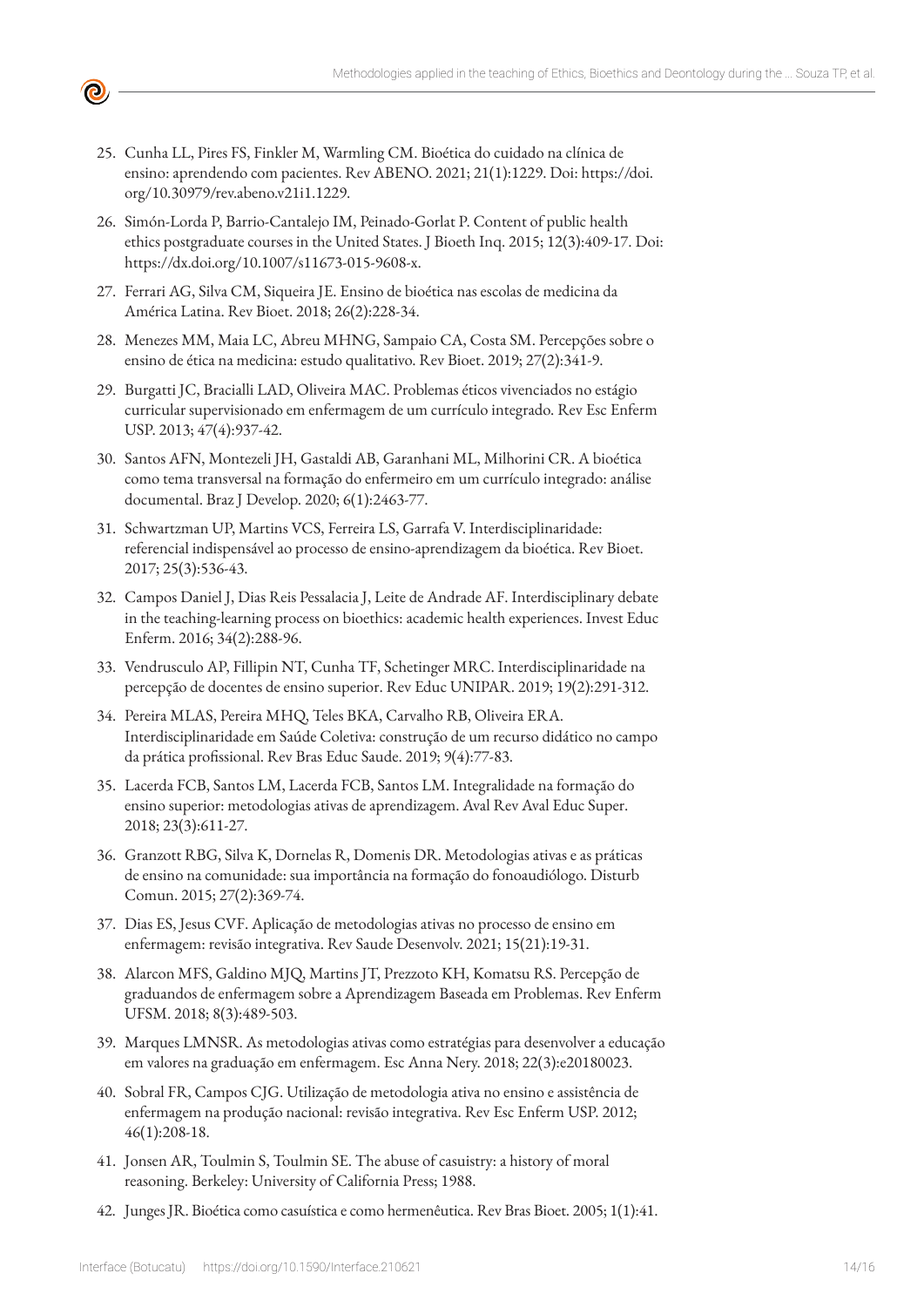- 43. Leite DAA, Pessalacia JDR, Braga PP, Rates CMP, Azevedo C, Zoboli ELCP. Uso da casuística no processo ensino-aprendizagem de bioética em saúde. Rev Bioet. 2017; 25(1):82-8.
- 44. Villanueva P. Aprendizaje basado en problemas: un enfoque innovador en el currículo de fonoaudiología. Rev Chil Fonoaudiol. 2006; 7(1):63-75.
- 45. Jonsen AR. Razonamiento casuístico en la ética médica. Dilemata. 2016; (20):114.
- 46. Cudney P. What really separates casuistry from principlism in biomedical ethics. Theor Med Bioeth. 2014; 35(3):205-29.
- 47. Loike JD, Rush BS, Schweber A, Fischbach RL. Lessons learned from undergraduate students in designing a science-based course in bioethics. CBE Life Sci Educ. 2013; 12(4):701-10.
- 48. Arveklev SH, Wigert H, Berg L, Burton B, Lepp M. The use and application of drama in nursing education: an integrative review of the literature. Nurse Educ Today. 2015; 35(7):e12-7.
- 49. Vigotski L. Psicologia pedagógica. Schilling C, tradutor. Porto Alegre: Artmed; 2003.
- 50. Araujo AR, Voss RCR. Cinema em sala de aula identificação e projeção no ensino/ aprendizagem da Língua Inglesa. Conexao Comun Cult. 2009; 8(15):119-30.
- 51. Dantas AA, Martins CH, Militão MSR. O cinema como instrumento cidático para a abordagem de problemas bioéticos: uma reflexão sobre a eutanásia. Rev Bras Educ Med. 2011; 35(1):69-76.
- 52. González Blasco P. É possível humanizar a Medicina? Reflexões a propósito do uso do Cinema na Educação Médica. Mundo Saude. 2010; 34(3):357-67.
- 53. Guilhem D, Diniz D, Zicker F. Pelas lentes do cinema: bioética e ética em pesquisa. Brasília: Editora UnB; 2007.
- 54. Kovalik AC, Campos LA, Zarpellon DC, Rocha JS, Pochapski MT, Santos FA. A ética em pesquisa com seres humanos pelas lentes do cinema. Rev ABENO. 2009; 9(1):34-8.
- 55. Bonamigo EL, Destefani AS. A dramatização como estratégia de ensino da comunicação de más notícias ao paciente durante a graduação médica. Rev Bioet. 2010; 18(3):725-42.
- 56. Coelho MP, Partelli ANM. Júri simulado no ensino da ética/bioética para a enfermagem. Rev Enferm UFPE. 2019; 13(2):499-510.
- 57. Balbi L, Lins L, Menezes MS. A Literatura como estratégia para reflexões sobre humanismo e ética no curso médico: um estudo qualitativo. Rev Bras Educ Med. 2017; 41(1):152-61.
- 58. Cyrino EG, Toralles-Pereira ML. Trabalhando com estratégias de ensino-aprendizado por descoberta na área da saúde: a problematização e a aprendizagem baseada em problemas. Cad Saude Publica. 2004; 20(3):780-8.
- 59. Freire P. Pedagogía de la autonomía: saberes necesarios para la práctica educativa. Tres Cantos: Siglo XXI; 1997.
- 60. Rodrigues RM, Caldeira S. Movimentos na educação superior, no ensino em saúde e na enfermagem. Rev Bras Enferm. 2008; 61(5):629-36.
- 61. Urias GMPC, Azeredo LAS. Metodologias ativas nas aulas de administração financeira: alternativa ao método tradicional de ensino para o despertar da motivação intrínseca e o desenvolvimento da autonomia. Adm Ensino Pesqui. 2017; 18(1):39.
- 62. Benedetto MACD, Gallian DMC. Narrativas de estudantes de Medicina e Enfermagem: currículo oculto e desumanização em saúde. Interface (Botucatu). 2018; 22(67):1197-207. Doi: https://doi.org/10.1590/1807-57622017.0218.